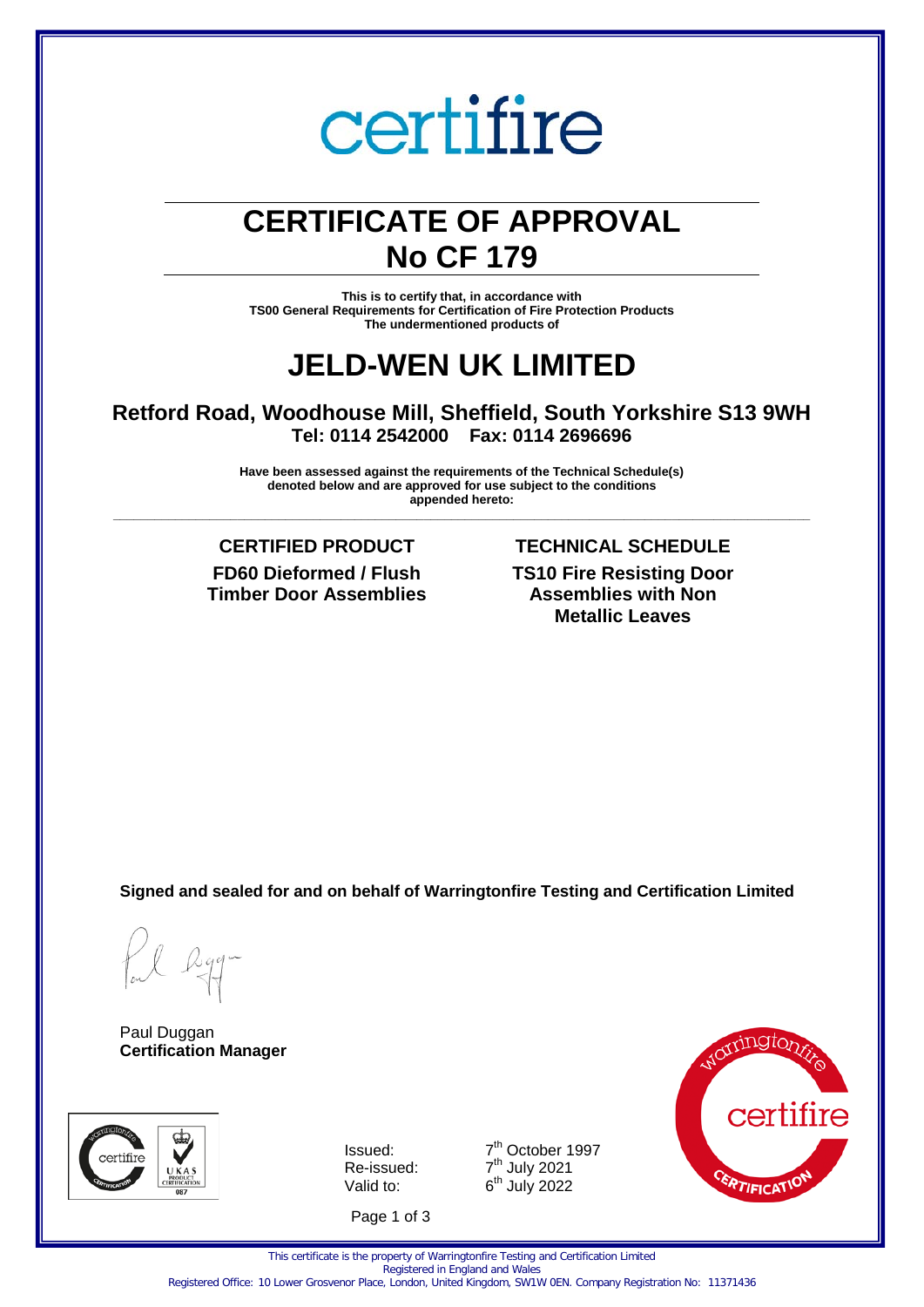# certifire

# **CERTIFICATE No CF 179 JELD-WEN UK LIMITED**

### **FD60 DIEFORMED / FLUSH TIMBER DOOR ASSEMBLIES**

This approval relates to the use of the above doors in providing fire resistance of 60 minutes insulation (if incorporating not more than 20% of uninsulating glass) and 60 minutes integrity as defined in BS 476: Part 22. Subject to the undermentioned conditions, the doors would be expected to meet the relevant requirements of BS 9999 for FD60 door assemblies when used in accordance with the provisions therein.

- 1. This certification is provided to the client for their own purposes and we cannot opine on whether it will be accepted by Building Control authorities or any other third parties for any purpose.
- 2. The doors are approved on the basis of:
	- i) Initial type testing
	- ii) A design appraisal against TS10
	- iii) Inspection and surveillance of factory production control
	- iv) Certification under a CERTIFIRE approved Quality Management System
	- v) Audit testing in accordance with TS10
- 3. The doors comprise a hardwood framing which retains solid panels and is faced with a dieformed or flush facing in various finishes, for use with timber or MDF frames incorporating intumescent edge seals (code ITT FD60).
- 4. This approval is applicable to both complete door assemblies and door leaves. Where the door is not supplied in a fully fitted form it is a condition of this approval that an agreed Data Sheet accompanies the product and is complied with in its entirety. Failure to do so will invalidate this approval and may jeopardise the fire performance of the door.
- 5. This approval is applicable to 54 mm thick, latched, single-acting, single and double-leaf, ITT assemblies, at leaf dimensions up to those given in Table 1 and Table 2 below:
- 6. Glazing shall only be undertaken by the door manufacturer, or a CERTIFIRE approved Licensed Door Processor, and shall be in accordance with the Data Information Sheet and Construction Specification. No site cutting or glazing of apertures is permitted.

Page 2 of 3 Signed E/128

fil egg-

Issued: 7 7<sup>th</sup> October 1997 Re-issued:  $7<sup>th</sup>$  July 2021 Valid to:  $6<sup>th</sup>$  July 2022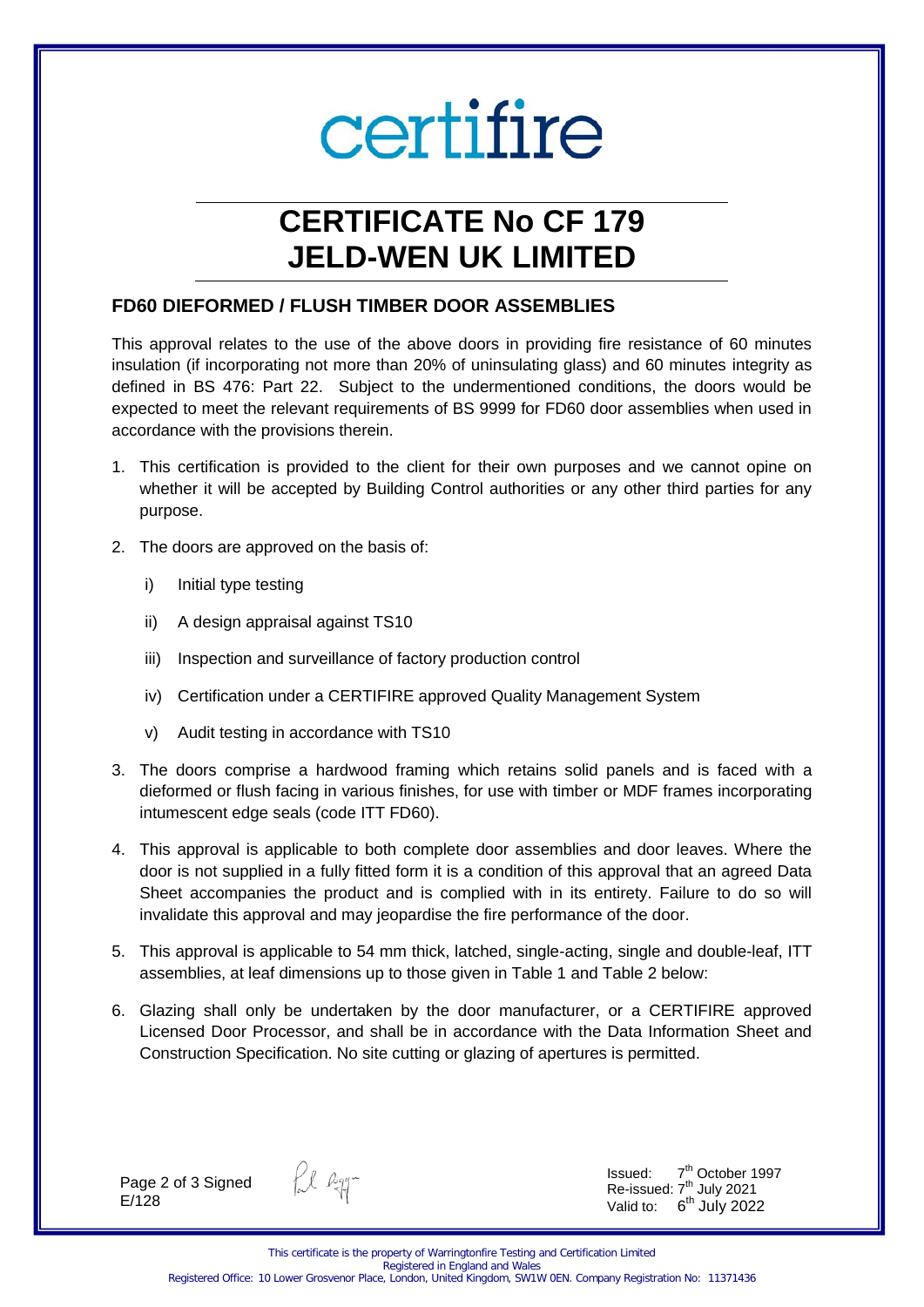# certifire

# **CERTIFICATE No CF 179 JELD-WEN UK LIMITED**

## **FD60 DIEFORMED / FLUSH TIMBER DOOR ASSEMBLIES**

| Door assembly configuration | Maximum Height (mm)   Maximum Width (mm) |                | Area $(m^2)$ |
|-----------------------------|------------------------------------------|----------------|--------------|
| Single-Acting, Single-Leaf  | 2086                                     | 947            | 1.93         |
| Latched / Unlatched         | (at 926 wide)                            | (at 2040 high) |              |
| Single-Acting, Single-Leaf  | 2102                                     | 954            | 1.95         |
| Latched only                | (at 926 wide)                            | (at 2040 high) |              |

**Table 1 – Hardwood Frames & Lorient Type 617 intumescents (CF341)**

| Door assembly configuration | <b>Maximum Height (mm)</b> | <b>Maximum Width (mm)</b> | Area $(m^2)$ |
|-----------------------------|----------------------------|---------------------------|--------------|
| Single-Acting, Single-Leaf  | 2540                       | 1176                      | 2.48         |
| Latched only                | (at 978 wide)              | (at 2112 high)            |              |
| Single-Acting, Double-Leaf  | 2540                       | 1176                      | 2.48         |
| Latched only                | (at 978 wide)              | (at 2112 high)            |              |

**Table 2 – MDF Frames & Pyroplex Rigid Box Intumescents (CF355)**

Note: Under no circumstances must either the maximum height or maximum width be exceeded without separate CERTIFIRE approval.

> Double-leaf door assemblies including unequal sized door leaves are permitted on the assumption that the smaller leaf is no less than 40 % of the width of the larger leaf.

- 7. Hardware items, including closing devices and intumescent fire seals, shall be as specified in the data sheet.
- 8. The door assembly shall be mechanically fixed to wall constructions having a fire resistance of at least 60 minutes.
- 9. Labels to the CERTIFIRE design, or approved by CERTIFIRE, referencing CERTIFIRE and CERTIFIRE Ref. No. CF179 and FD60 classifications resistance shall be affixed to each door in the prescribed position.
- 10. This approval relates to on-going production. The product and/or its immediate packaging is identified with the manufacturer's name, the product name or number, the CERTIFIRE name or name and mark, together with the CERTIFIRE certificate number and application when appropriate.

Page 3 of 3 Signed E/128

fil egg-

Issued: 7 7<sup>th</sup> October 1997 Re-issued:  $7<sup>th</sup>$  July 2021 Valid to:  $6<sup>th</sup>$  July 2022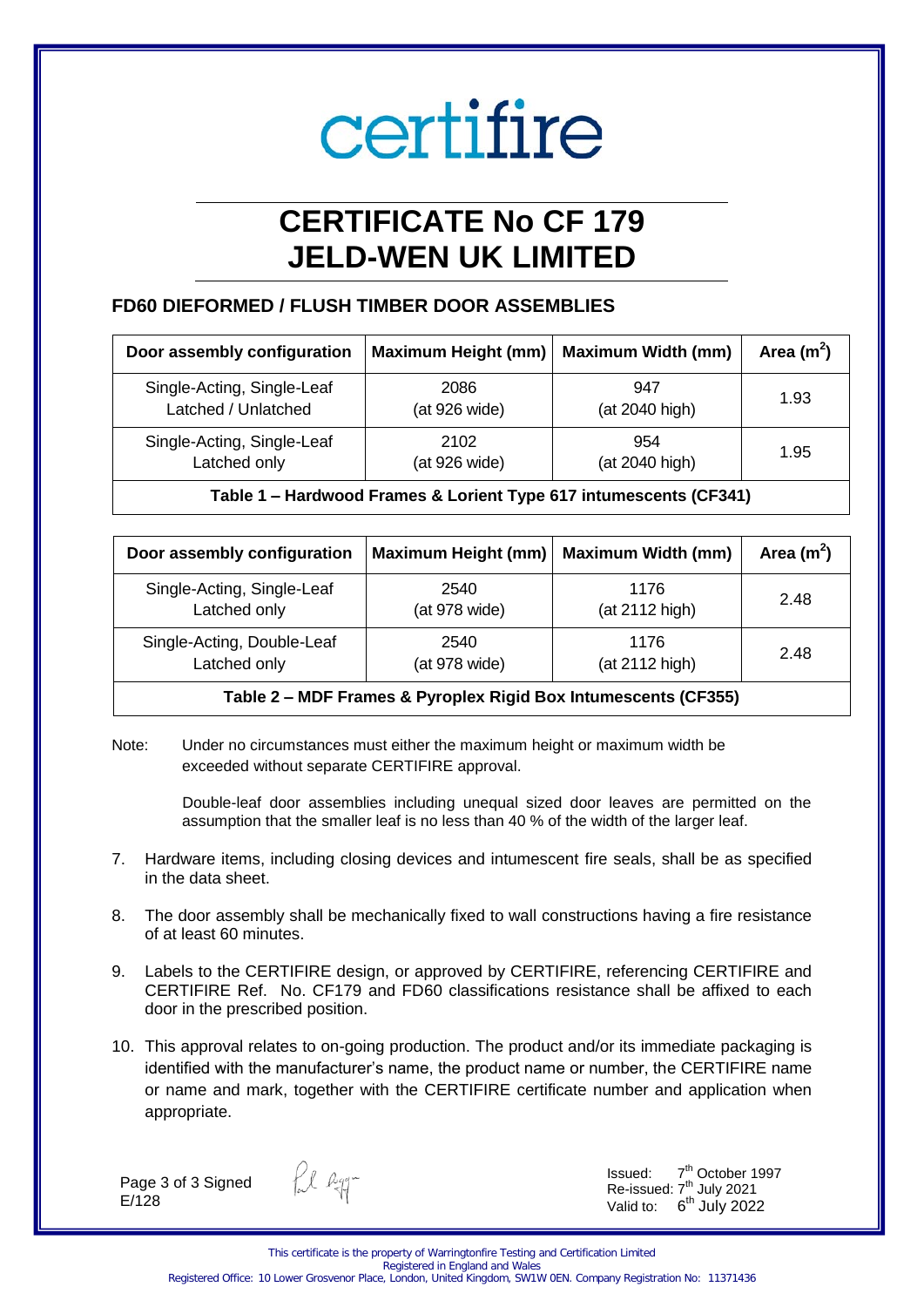# **CF 179 DATA SHEET**

### **1. General**

This door leaf has been fire tested and is certified by CERTIFIRE as being capable of providing fire resistance of 60 minutes integrity and 60 minutes insulation (if incorporating not more than 20% of uninsulated glass) as defined in BS 476: Part 22, when installed in accordance with the following conditions. Subject to these, the door will meet the relevant requirements of BS 9999 for FD 60 when used in accordance with the provisions therein.

In recognition of this, the leaf carries a prefixed label on the top or hanging edge of the door, issued under the terms of the CERTIFIRE scheme. This label uniquely identifies the door leaf, the manufacture of which complies with a CERTIFIRE approved Quality Management System and is subject to on-going surveillance. This label shall not be removed.

It is emphasised that the certification is conditional upon the following instructions being complied with in their entirety. Failure to do so will invalidate this approval and may jeopardise the fire performance of the door. Door assemblies supplied pre-fitted with components by Jeld-Wen UK Limited may be considered to meet the requirements in respect of those items.

#### **2. Door Leaf Dimensions**

| Door assembly configuration                                            | Max. Height (mm) | Max. Width (mm) | Max. Area $(m2)$ |
|------------------------------------------------------------------------|------------------|-----------------|------------------|
| Single-Acting, Single-Leaf                                             | 2086             | 947             | 1.93             |
| Latched / Unlatched                                                    | (at 926 wide)    | (at 2040 high)  |                  |
| Single-Acting, Single-Leaf                                             | 2102             | 954             | 1.95             |
| Latched only                                                           | (at 926 wide)    | (at 2040 high)  |                  |
| Table 4 Llandura ad Frames 9 Lariant Tune 647 intumentemperate (CF344) |                  |                 |                  |

This approval is applicable to 54 mm thick, latched and unlatched, single-acting, single-leaf.

**Table 1 – Hardwood Frames & Lorient Type 617 intumescents (CF341)**

| Door assembly configuration                                                      | Max. Height (mm) | Max. Width (mm) | Max. Area $(m^2)$ |
|----------------------------------------------------------------------------------|------------------|-----------------|-------------------|
| Single-Acting, Single-Leaf                                                       | 2540             | 1176            | 2.48              |
| Latched only                                                                     | (at 978 wide)    | (at 2112 high)  |                   |
| Single-Acting, Double-Leaf                                                       | 2540             | 1176            | 2.48              |
| Latched only                                                                     | (at 978 wide)    | (at 2112 high)  |                   |
| MDE Frances, $\theta$ , Drugular, Dirid Davibation assembly (CESEE)<br>$T - L L$ |                  |                 |                   |

### **Table 2 – MDF Frames & Pyroplex Rigid Box Intumescents (CF355)**

- (1) Under no circumstances must the maximum height, maximum width or maximum area be exceeded without separate CERTIFIRE approval.
- (2) Double-leaf door assemblies including unequal sized door leaves are permitted on the assumption that the smaller leaf is no less than 40 % of the width of the larger leaf.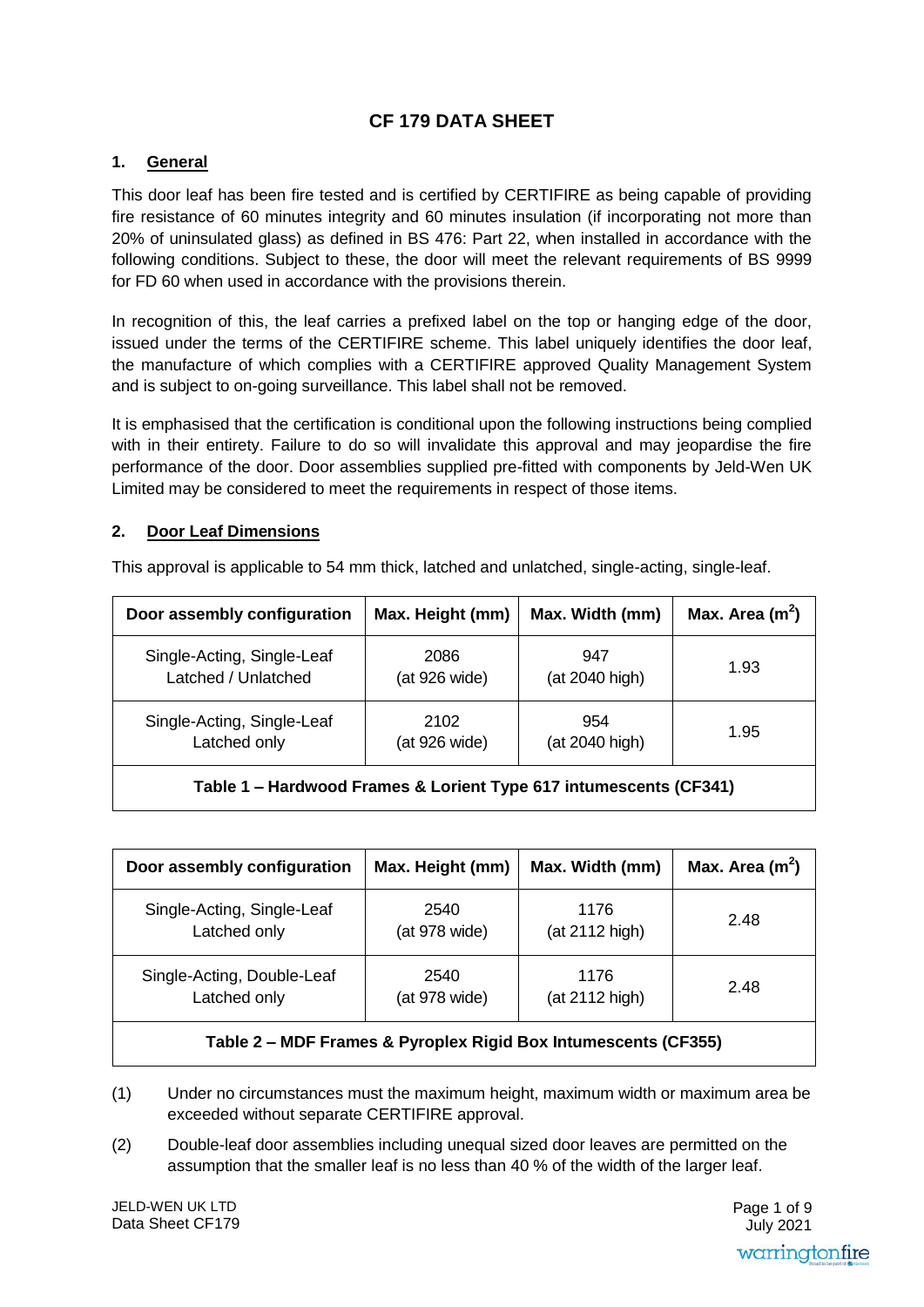## **3. Door Frame**

To be any of the following:-

| Hardwood                             | i) Density:                      | 650 kg/m $3$ min.                                                                                                                                                |  |
|--------------------------------------|----------------------------------|------------------------------------------------------------------------------------------------------------------------------------------------------------------|--|
| Excluding Ash, Iroko,                | ii) Dimensions:                  | 85 mm by 35 mm min.                                                                                                                                              |  |
| Beech, Towri and                     | iii) Door Stop:                  | Minimum 12 mm deep x 25 mm wide pinned,                                                                                                                          |  |
| Gerronggang                          |                                  | screwed or rebated from solid (min 650 kg/m <sup>3</sup> ).<br>Minimum stop pin length is 40 mm.                                                                 |  |
| (see Table 1 for leaf<br>dimensions) |                                  | Where rebated from solid the overall frame<br>thickness shall be increased proportionately to<br>accommodate the<br>required rebate<br>depth<br>(minimum 12 mm). |  |
| <b>MDF</b>                           | i) Density:                      | 720 kg/m <sup>3</sup> min.                                                                                                                                       |  |
|                                      | ii) Dimensions:                  | 100 mm by 30 mm min.                                                                                                                                             |  |
| (see Table 2 for leaf<br>dimensions) | iii) Door Stop:                  | Minimum 12 mm deep x 25 mm wide pinned,<br>screwed or rebated from solid (min 720 kg/m <sup>3</sup> ).<br>Minimum stop pin length is 40 mm.                      |  |
|                                      |                                  | Where rebated from solid the overall frame<br>thickness shall be increased proportionately to<br>accommodate the<br>required rebate<br>depth<br>(minimum 12 mm). |  |
| Jointing:                            |                                  | Mortice and tenon or half lapped joints with the head screw fixed to                                                                                             |  |
|                                      | the jambs using two steel screws |                                                                                                                                                                  |  |
| Door to frame gaps:                  |                                  | Not to exceed 4 mm except at threshold where up to 8 mm is                                                                                                       |  |
|                                      |                                  | permitted and 3 mm at the meeting stiles.                                                                                                                        |  |

#### **4. Overpanels**

Not permitted

#### **5 Glazed Fanlights and Sidelights**

Not permitted

#### **6. Supporting Construction**

The door assemblies are approved to be installed in brick, block or masonry wall or steel stud of minimum thickness 85 mm, providing at least 60 minutes fire resistance. Where stud partitions are used these should be suitably constructed to provide a secure fixing for the door assemblies as recommended by the partition manufacturer.

#### **7. Installation**

The opening may be lined with hardwood which shall be continuous and of minimum width, 85mm. Each door frame jamb to be fixed through to the wall at not less than four points with steel or nylon fixings at maximum 500 mm centres penetrating the wall to at least 50 mm. Architraves are optional with no restrictions on material, size or fixing.

Door assemblies shall be installed as stated in BS 8214: 2016. Suitable CERTIFIRE approved lineal gap sealing systems may also be utilised to protect the frame/supporting construction gap, subject to the conditions contained within the relevant certificate.

JELD-WEN UK LTD Data Sheet CF179 Page 2 of 9 July 2021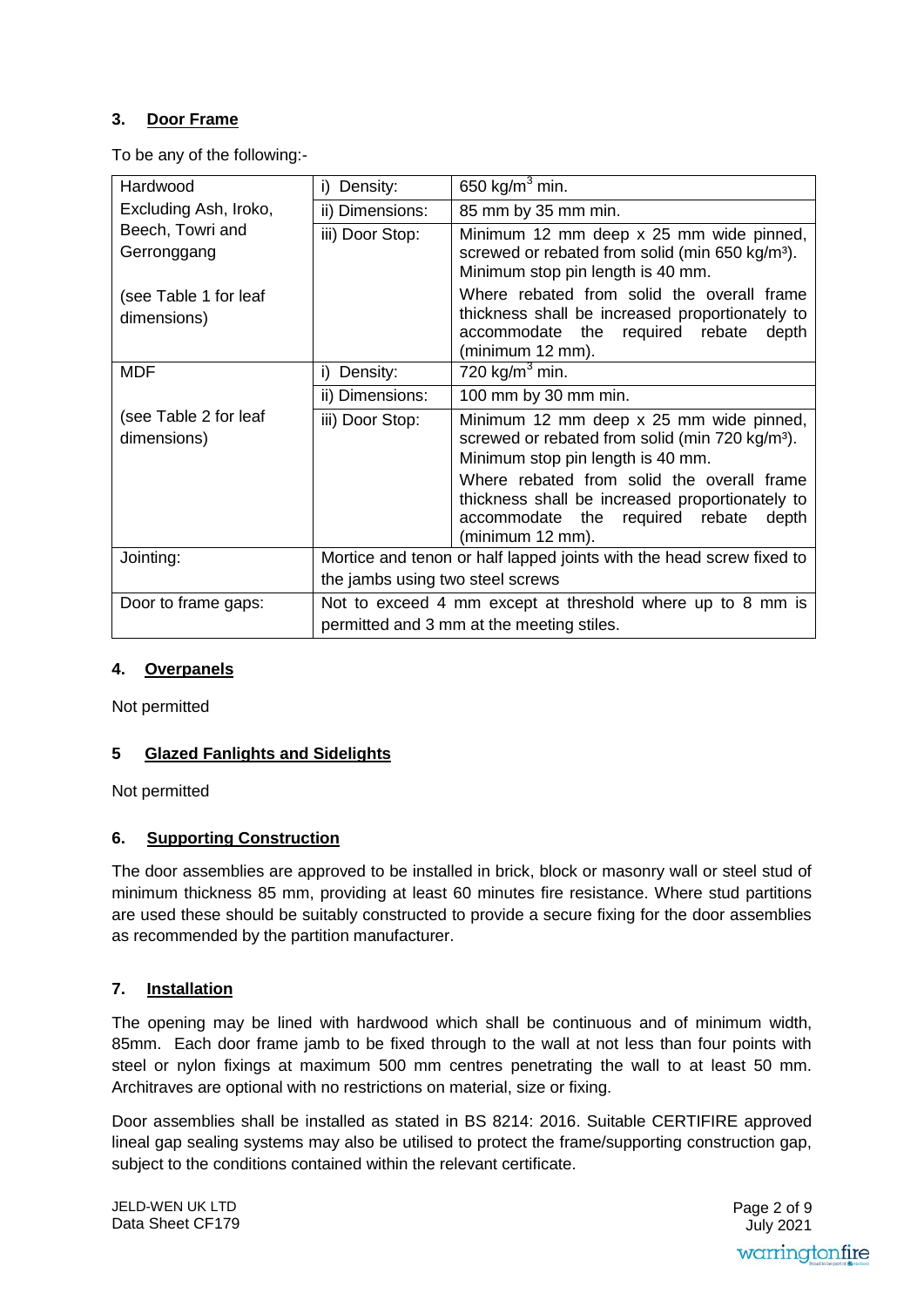Additionally Fire and Acoustic Seals, Fire Door Foam (FD60) sealant may be used to the rear of frame installations for gaps between 5 mm and 20 mm, where the foam is applied to the full width and depth of the frame to wall gap. This option may be utilised in conjunction with plastic packers subject to the packers being fully concealed by the Fire and Acoustic Seals, Fire Door Foam (FD60) sealant.

The use of third party accredited installers provides a means of ensuring that installations have been conducted by knowledgeable contractors, to appropriate standards, thereby increasing the reliability of the anticipated performance in fire.

Door leaves may be trimmed to fit the frame by the following maximum amounts:

- Stiles (each): 4 mm
- Top: 4 mm
- Bottom: 6 mm

Note that the maximum door to frame and door to threshold gaps specified shall not be exceeded, nor shall the door edge fitted with the CERTIFIRE label be trimmed since removal of the label will invalidate the certification.

The labelled edge may be subjected to minor 'shooting-in', providing the label is not damaged or removed in the process, and the amount of material removed does not exceed that stated previously.

#### **8. Glazed Apertures**

All apertures to be factory prepared by Jeld-Wen UK Ltd., or a CERTIFIRE approved Licensed Door Processor. No site cutting of apertures permitted as this will invalidate the certification.

Door may incorporate CERTIFIRE approved glazing systems subject to the conditions contained within the relevant CERTIFIRE certificate (e.g. maximum size associated with glass, system, edge cover, aperture lining requirements, etc.) and the maximum pane dimensions given below (whichever is smaller):

| Aperture dimensions: | Doors may incorporate one or more vision panels to the maximum sizes |
|----------------------|----------------------------------------------------------------------|
|                      | identified in the table below:                                       |

Area: Maximum total glazed area of 1.26  $m^2$  per leaf

Margins: 110 mm from the perimeter edge, 94 mm between aperture cut outs.

Liner: All apertures will include an intumescent aperture liner in accordance with the table below, or as specified in the CERTIFIRE certificate of approval for the alternative glass / glazing system.

| <b>Maximum Permitted Aperture Dimensions</b>           |                       |      |  |
|--------------------------------------------------------|-----------------------|------|--|
| Max. Area $(m2)$<br>Max. Height (mm)   Max. Width (mm) |                       |      |  |
| 1777<br>(at 707 wide)                                  | 730<br>(at 1720 high) | 1.26 |  |

Hardwood or non-combustible setting blocks where required, will be used to establish the correct edge cover.

Double-leaf door assemblies with equal width leaves shall both be similarly glazed.

JELD-WEN UK LTD Data Sheet CF179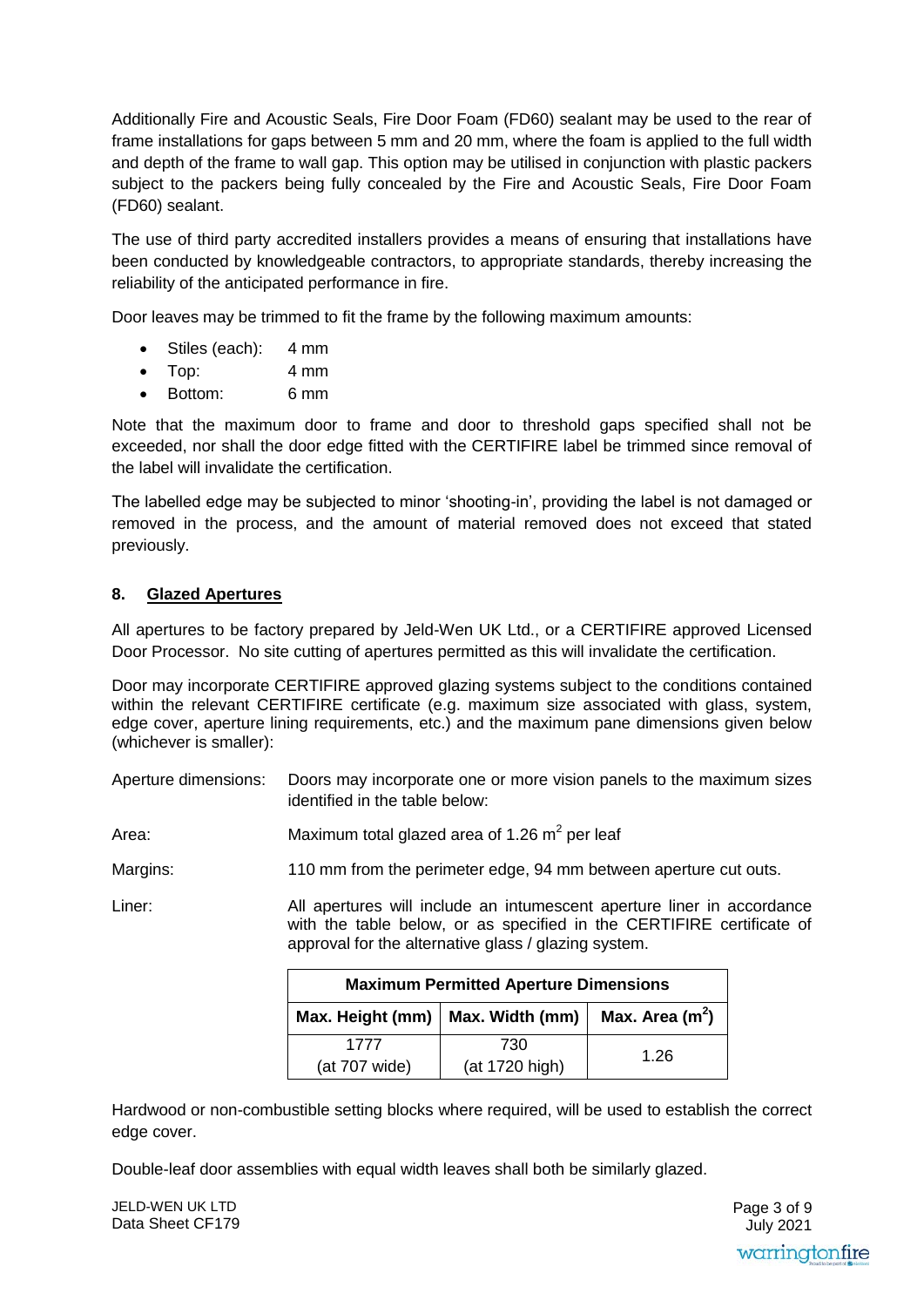**Non-insulating glasses:** 10 mm thick Pyrodur 60-10, or other CERTIFIRE approved glass subject to the conditions of the glass certificate and the requirements stated above.

| <b>Intumescent</b><br><b>System</b>                                                                                                               | <b>Bead</b><br><b>Dimensions</b>                                                                                                                                            | <b>Bead</b><br><b>Density</b>    | <b>Fixings</b>                                                                                            | Max. Height<br>(mm)   | Max. Width<br>(mm)    | Max.<br>Dia. | Max.<br>Area<br>(m <sup>2</sup> ) |
|---------------------------------------------------------------------------------------------------------------------------------------------------|-----------------------------------------------------------------------------------------------------------------------------------------------------------------------------|----------------------------------|-----------------------------------------------------------------------------------------------------------|-----------------------|-----------------------|--------------|-----------------------------------|
| Sealmaster<br>graphite foam<br>tape $20$ mm $\times$ 5<br>mm between<br>glass & beads<br>& Sealmaster<br>GL60 2 mm<br>thick lining to<br>cut out. | 35 mm high<br>by $29 \, \text{mm}$<br>wide<br>bolection<br>bead with a<br>17.5° splay<br>and a $10x$<br>$10 \text{ mm}$<br>bolection.<br>(22 mm +2/-<br>1 mm edge<br>cover) | *Hardwood<br>min<br>610 kg/ $m3$ | No 8 by<br>50 mm<br>long<br>screws at<br>max 250<br>mm<br>centres,<br>max 50<br>mm in from<br>the corners | 1777<br>(at 707 wide) | 730<br>(at 1720 high) | N/A          | 1.26                              |

\*Excluding Ash, Iroko, Beech, Towri and Gerronggang

#### **9. Intumescent Seals**

CERTIFIRE certificated intumescent seals are required to be fitted to these doors as below.

| For door assemblies to BS476: Part 22 – classified as FD60 – Hardwood frames |
|------------------------------------------------------------------------------|
|------------------------------------------------------------------------------|

| Door assembly<br>Configuration*                   | <b>Position</b> | <b>Required Intumescent Protection</b>                                                                                                         |
|---------------------------------------------------|-----------------|------------------------------------------------------------------------------------------------------------------------------------------------|
| Single-acting, Single-leaf<br>latched / unlatched | Frame Head      | 2No. 15 mm wide by 4 mm thick Lorient LP1504,<br>Type 617 seals, positioned 7 mm and 32 mm from<br>the opening face of the frame (10 mm apart) |
|                                                   | Frame Jambs     | 2No. 15 mm wide by 4 mm thick Lorient LP1504,<br>Type 617 seals, positioned 7 mm and 32 mm from<br>the opening face of the frame (10 mm apart) |

\*See Table 1 for size restrictions

#### **For door assemblies to BS476: Part 22 – classified as FD60 – MDF frames**

| Door assembly<br>Configuration*            | <b>Position</b>       | <b>Required Intumescent Protection</b>                                                                                                                             |
|--------------------------------------------|-----------------------|--------------------------------------------------------------------------------------------------------------------------------------------------------------------|
| Single-acting, Single-leaf                 | Frame Head            | 2No. 15 mm wide by 4 mm thick Pyroplex Rigid Box<br>seals, positioned centrally, 7 mm and 32 mm from<br>the opening face of the frame (10 mm apart)                |
| latched only                               | Frame Jambs           | 2No. 15 mm wide by 4 mm thick Pyroplex Rigid Box<br>seals, positioned centrally, 7 mm and 32 mm from<br>the opening face of the frame (10 mm apart)                |
| Single-acting, Double-leaf<br>latched only | Frame Head            | 2No. 15 mm wide by 4 mm thick Pyroplex Rigid Box<br>seals, positioned centrally, 7 mm and 32 mm from<br>the opening face of the frame (10 mm apart)                |
|                                            | Frame Jambs           | 2No. 15 mm wide by 4 mm thick Pyroplex Rigid Box<br>seals, positioned centrally, 7 mm and 32 mm from<br>the opening face of the frame (10 mm apart)                |
|                                            | <b>Meeting Stiles</b> | 2No. 15 mm wide by 4 mm thick Pyroplex Rigid Box<br>seals, positioned centrally, 7 mm and 32 mm from<br>the opening face of the primary door leaf<br>(10 mm apart) |

\*See Table 2 for size restrictions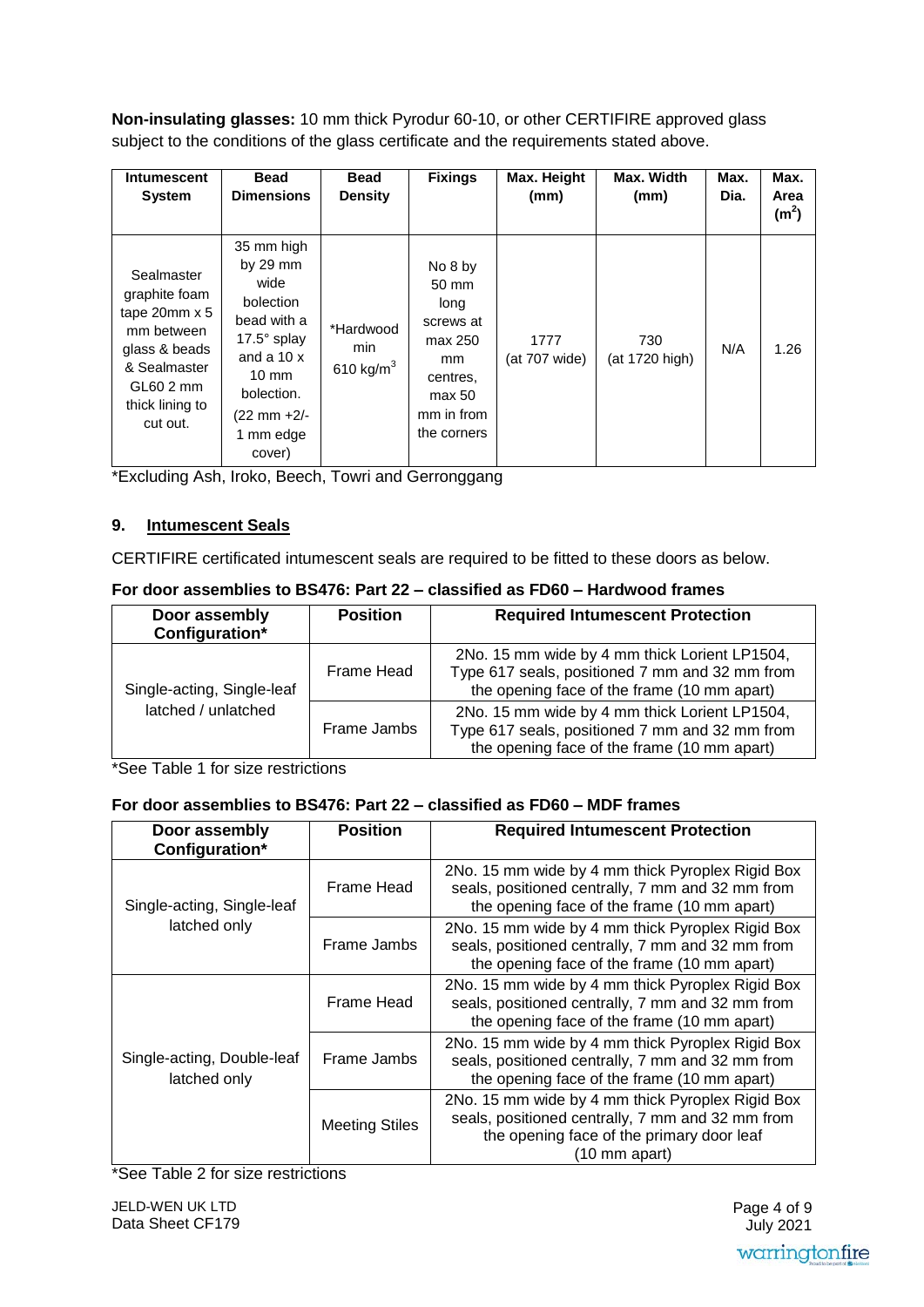Seals may be interrupted at hinge and latch positions.

Intumescent strips cannot be changed from the specific size, type and location specified within the tables above, in accordance with the required frame material.

Smoke seals may be included subject to the conditions contained within the relevant CERTIFIRE certificate for the smoke seal.

#### **10. Hinges**

Hinges shall be CE marked against EN 1935 for use on 60 minute timber fire door assemblies.

| Number:                     | Minimum 3 No. hinges                                                                                                                                                                                                  |                                                        |  |
|-----------------------------|-----------------------------------------------------------------------------------------------------------------------------------------------------------------------------------------------------------------------|--------------------------------------------------------|--|
| Type:                       | Steel lift off or butt hinges.                                                                                                                                                                                        |                                                        |  |
| Positions:*                 | Top Hinge:                                                                                                                                                                                                            | Max 200 mm from the top of the door to top hinge.      |  |
|                             | Middle Hinge:                                                                                                                                                                                                         | Middle hinge fitted centrally in the leaf height.      |  |
|                             | Bottom.                                                                                                                                                                                                               | Max 300 mm from the bottom of the door to bottom hinge |  |
|                             | Note: The hinges may alternatively be arranged in a 2No top / 1No bottom,<br>Hi-Load arrangement where the middle / $2nd$ hinge is positioned no closer than<br>220 mm from the top hinge (centreline to centreline). |                                                        |  |
| Dimensions:                 | blade height:                                                                                                                                                                                                         | 102 mm $(+/- 20%)$                                     |  |
|                             | Blade width:                                                                                                                                                                                                          | 33 mm $(+/- 3$ mm)                                     |  |
|                             | Thickness:                                                                                                                                                                                                            | $3$ mm (+/- 0.5 mm)                                    |  |
|                             | Knuckle dia.:                                                                                                                                                                                                         | 13 mm $(+/- 1$ mm)                                     |  |
| Fixings:                    | Quantity:                                                                                                                                                                                                             | 4No. steel screws (minimum)                            |  |
|                             | Size:                                                                                                                                                                                                                 | No.8 by 32 mm long (minimum).                          |  |
| Intumescent<br>Protection** | 1 mm Interdens or Graphite intumescent sheet material to all hinge blades.                                                                                                                                            |                                                        |  |

\* The datum in all cases is the centreline of the hinge.

\*\* The hinge specification above overrides any requirement for additional intumescent identified in the hinge manufacturer's certification providing the hinge specification falls within the parameters identified in the table above, specifically maximum dimensions and material.

Any other CERTIFIRE approved hinge may be fitted, providing the hinge dimension are no greater than 10% in blade width and 25% in blade height from that approved in the table above (excluding tolerances). Where the Certifire approved hinge exceeds the specification given in the table above, the minimum requirement for intumescent protection to the hinges, by-passing perimeter intumescent, and the material density and thickness for the door and frame elements given in the hinge manufacture's CERTIFIRE certificate shall apply.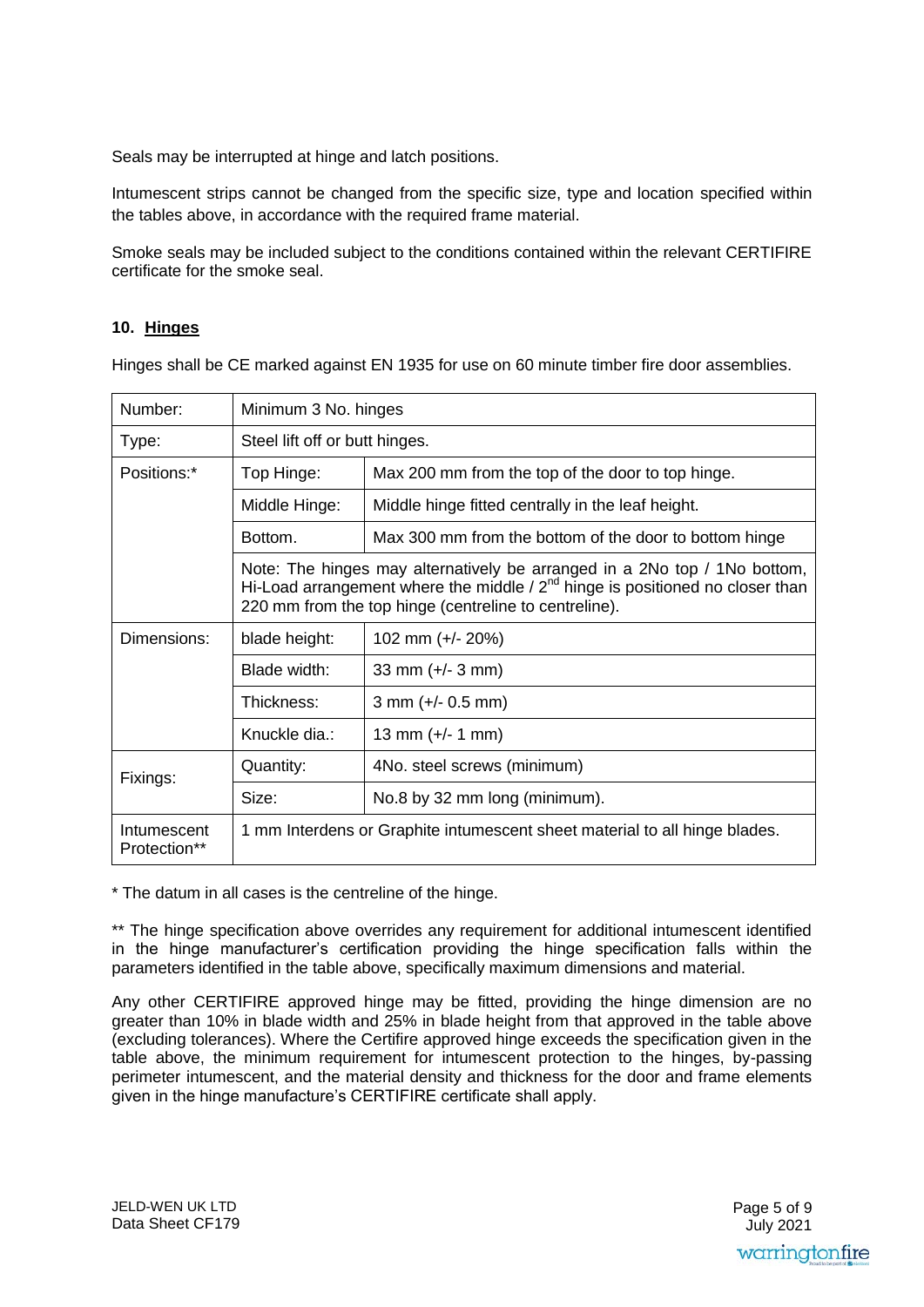#### **11. Locks and Latches**

Locks and latches where required shall be CE marked in accordance with BS EN 12209 or EN179 for use on 60 minute timber fire doors, in addition to the specification below:

| Type:                    | Mortice type, automatic (sprung) latch bolt.                                                                                                                            |
|--------------------------|-------------------------------------------------------------------------------------------------------------------------------------------------------------------------|
| Max. case dimension:     | 165 mm high by 90 mm deep by 19 mm wide                                                                                                                                 |
| Max, forend dimension:   | 235 mm high by 25 mm wide                                                                                                                                               |
| Max. keep dimension:     | 150 mm high by 25 mm wide (excluding latch plate lip)                                                                                                                   |
| Latchbolt material:      | Steel or material with a melting point greater than or equal to 850°C                                                                                                   |
| Position:                | Max. 1200 mm from bottom of door to centreline of lockcase                                                                                                              |
| Cylinders:               | Euro profile Single cylinder, double cylinder or cylinder / thumbturns<br>shall be suitable for use on FD60 fire resistant assemblies in<br>accordance with BS EN 1303. |
| Intumescent: protection* | Latch case to be fully wrapped and forend and strike plate to be<br>bedded onto 1 mm of Interdens intumescent sheet material.                                           |

\* The specification above overrides any requirement for additional intumescent identified in the lock manufacturer's certification providing the lock/latch specification falls within the parameters identified in the table above, specifically maximum dimensions and material.

Any other CERTIFIRE approved lock/latch may be fitted, providing no lock/strikeplate dimension is more than 25% of that approved in the table above and subject to the conditions contained within the relevant certificate. Where the Certifire approved lock/latch exceeds the specification given in the table above, the minimum requirement for intumescent protection to the locks, latches and strikeplates, by-passing perimeter intumescent, and the material density and thickness for the door and frame elements given in the lock/latch manufacture's CERTIFIRE certificate shall apply.

- Recessing for locks shall result in a tight fit, allowing for the intumescent protection specified.
- No restriction on type and material of face fixed mechanical lever handles and knobs providing these are wholly surface mounted (with the exception of the spindle and fixing holes) and the spindle hole is a maximum 15 mm in diameter.
- The Euro profile cylinder recess in the door face shall follow the shape of the cylinder and result in a tight fit.
- The use of round or oval profile cylinders is not permitted.
- Single cylinder recesses shall penetrate through only half the thickness of the door leaf.

#### **12. Self-Closing Devices**

All doors are required to be fitted with a CERTIFIRE certificated self-closing device. The exceptions are doors kept locked shut such as service access doors. Note: closers with mechanical hold-open mechanisms are not permitted to be used. Building Regulations may identify locations within domestic locations where self-closing devices are not mandatory.

JELD-WEN UK LTD Page 6 of 9 The closers shall have a power rating appropriate to the leaf sizes, subject to the closer having the ability to close the door from any angle and against any latch and/ or seals fitted. The closer

Data Sheet CF179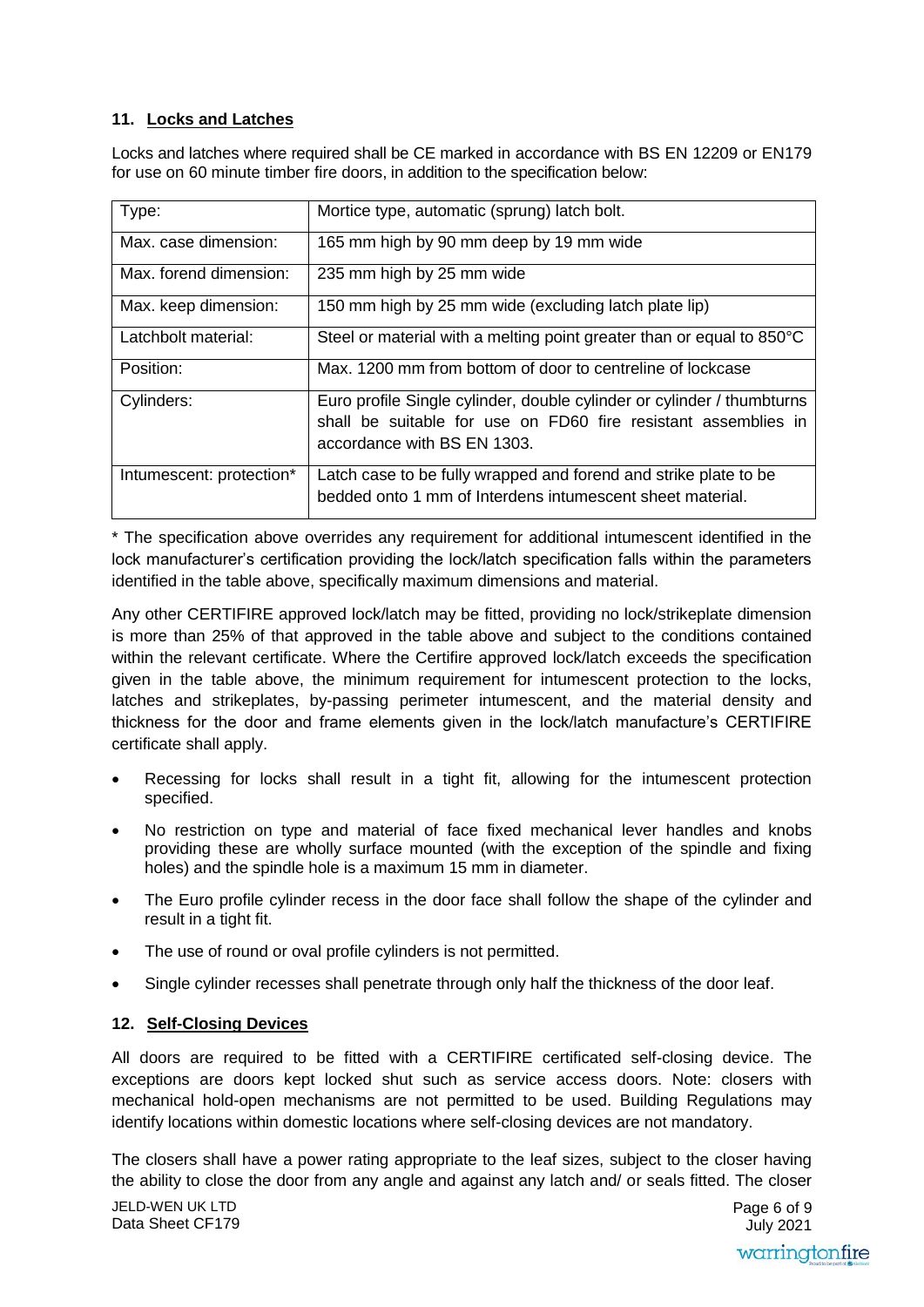shall have the ability to provide a minimum size 3 closing force. Where doors are unlatched a minimum size 3 shall be maintained.

Closers shall be CE Marked against EN 1154 and categorised as grade 1 – suitable for use on fire / smoke door assemblies.

#### **12a Surface mounted overhead closers**

Any CERTIFIRE approved surface mounted overhead closer may be fitted, subject to the conditions contained within the relevant certificate.

#### **12b Transom Mounted and Concealed Closers**

Not permitted

#### **12c Floor Springs**

Not permitted

#### **13. Ancillary items**

**Please note that hardware items other than those discussed within this certificate of approval are not permitted.** 

#### **13a Protection plates and signage**

Surface mounted plastic, steel, aluminium or brass plates are acceptable on the basis that they are:

- < 2mm thick
- Do not occupy more than 20% of the door leaf in total, or exceed 500mm in height for kickplates and 300mm for mid-plates, whichever is the smaller.
- Do not wrap around the vertical edges, and on the closing face do not extend beneath the door stops (generally 40-50mm narrower than door width)
- Plates/signage can be bonded with a thermally softening adhesive. Additionally screws may be used.

#### **13b Flushbolts**

Single-action, double-leaf assemblies shall incorporate steel flushbolts as detailed below:

- The primary leaf shall be latched.
- Flushbolts shall be included both at the top and bottom of the door leaf.
- Flushbolts (top & bottom) shall be engaged.
- Flushbolts are to be of an all steel construction.
- Flushbolts are to be a maximum of 202 mm high by 37 mm deep by 20 mm wide.
- Flushbolt body to be fully wrapped and keep to be bedded onto 1 mm thick Interdens intumescent sheet material.

Alternativley, steel barrel bolts which are wholly surface mounted and do not encroach into the door/frame gap shall be fitted to the top and bottom of the secondary leaf, providing these items are screw fixed only, and not bolted through the full thickness of the door. When fitted to the closing face of the door assembly, the bolt may be located within a tight recess to the frame head stop.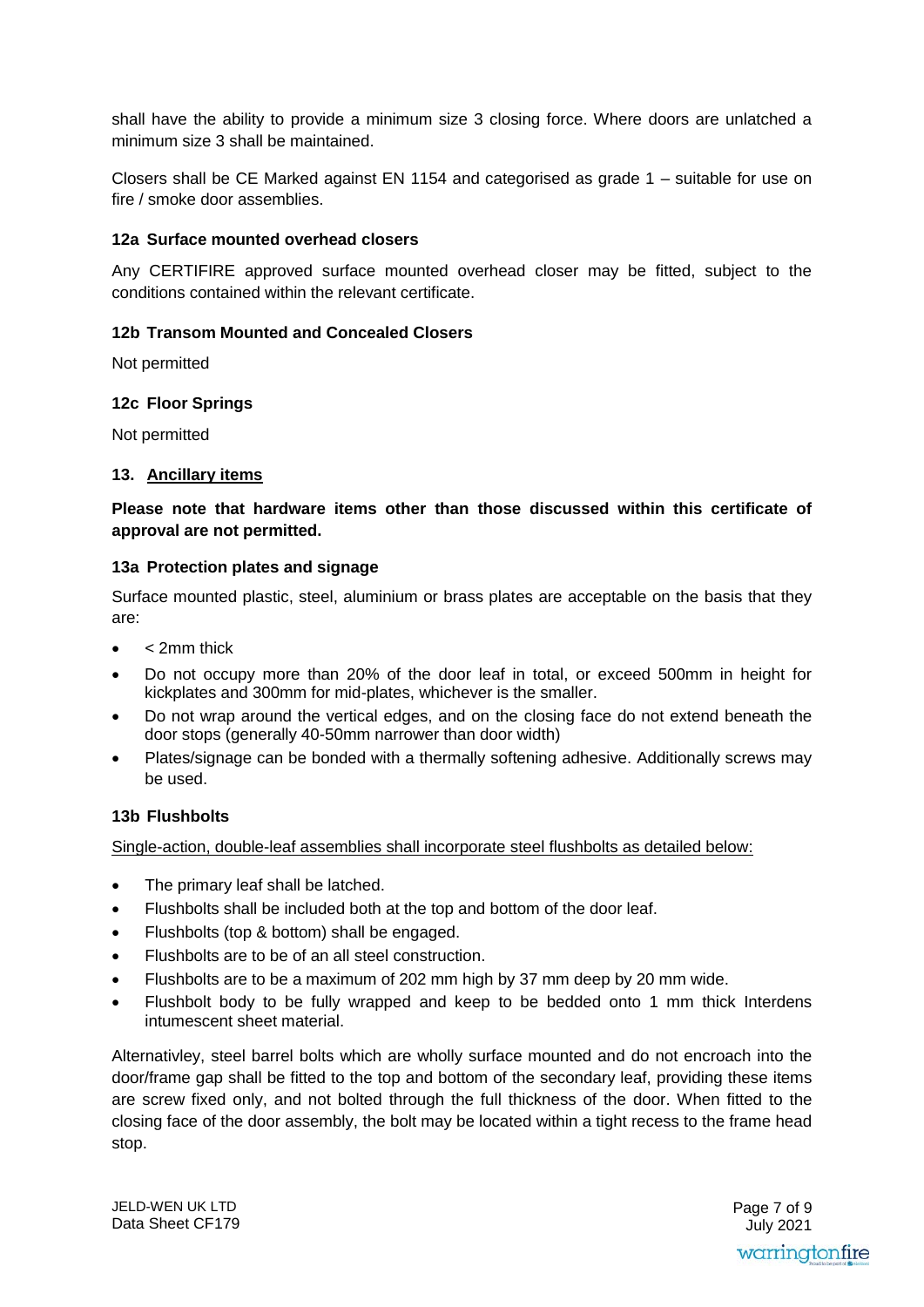#### **13c Pull Handles**

Screw-fixed, bolt-fixed from the back and back-to-back fixed pull handles of steel, brass, aluminium and nylon coated, are permitted providing any through-bolt fixing is of steel.

#### **13d Air transfer grilles**

No site cutting of apertures permitted as this will invalidate the certification.

Where apertures are pre-cut by Jeld-Wen UK LTD., or a CERTIFIRE approved Licensed Door Processor, Intumescent Air Transfer Grilles may be fitted on site by NON-CERTIFIRE approved staff, however, the Intumescent Air Transfer Grilles shall be CERTIFIRE approved for use in FD60 timber based doors. The air transfer grilles must be fitted into apertures prepared in line with the relevant CERTIFIRE certificate for the air transfer grille. Care must be taken to ensure all fitting instructions are followed, including any constraints imposed by the CERTIFIRE certificate with regards to position of the air transfer grille within the door assembly.

#### **13e Letter Plates**

Where letter plates are fitted, the aperture for a letter plate may be formed on site by NON-CERTIFIRE approved staff, however, the letter plates shall be CERTIFIRE approved for use in FD60 timber based doors. The letter plates must be fitted into apertures prepared in line with the relevant CERTIFIRE certificate for the letter plate. Care must be taken to ensure all fitting instructions are followed, including any constraints imposed by the CERTIFIRE certificate with regards to position of the letter plate within the door assembly.

#### **13f Door Viewers**

Door viewers may be utilised subject to the door viewer comprising a metal sleeve and an optical glass lens and not being positioned higher than 1600 mm from the threshold to the centre line of the viewer barrel.

Door viewers shall have an external diameter of not greater than 14 mm and shall be tightly fitted within the leaf.

The aperture provided for the installation of alternative door viewers shall be fully lined with 1mm thick graphite intumescent sheet material, ensuring that the viewer is a tight fit.

One or more door viewers may be fitted providing a minimum of 100 mm centre-to-centre is retained between viewers.

Additionally door viewers referenced UAP Plastic Secure to View™ fire resistant door viewers may be utilised, subject to the viewer barrel being fully wrapped with 2 mm thick graphite intumescent sheet material.

#### **13g Coat Hooks and Other Surface Mounted Hardware**

Ancillary items which are wholly surface mounted may be fitted providing:

- These items are screw fixed or bonded only
- Are not bolted through the full thickness of the door
- Are not directly above, or closer than 100 mm to any non-insulated glazing